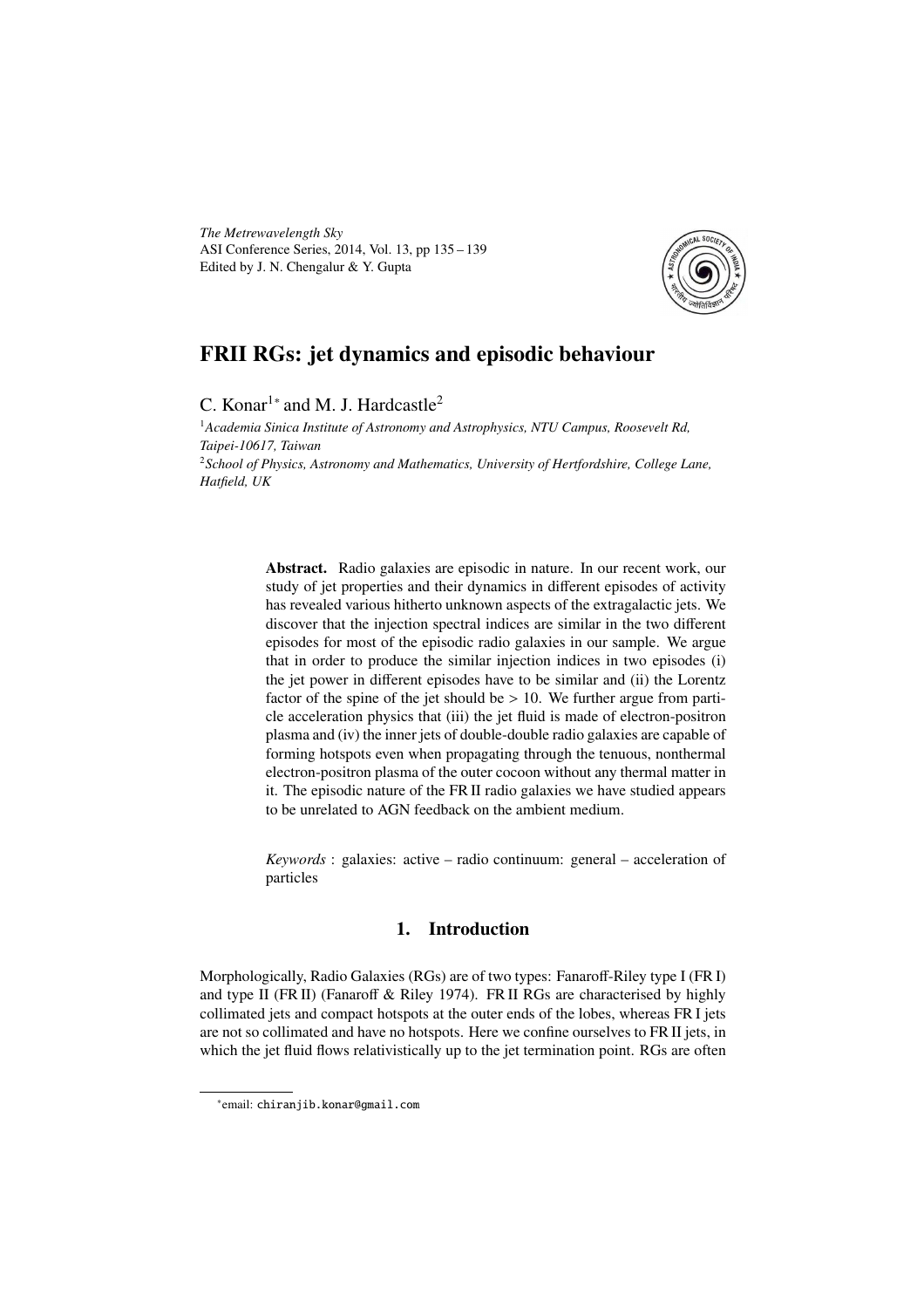```
136 C. Konar et al.
```


Figure 1. Left panel: inner vs. outer injection index plot. Right panel: The variation of proper speed of the hotspot motion  $(u<sub>h</sub>)$  as measured in the host-galaxy frame and the upstream jet bulk motion as measured in the hotspot frame ( $u_{j,hs} = \Gamma_{j,hs} \beta_{j,hs}$ ) as a function of the number density  $(n<sub>p</sub>)$  of protons in the ambient medium. Some of the parameters used to draw the curves are annotated in the plot. The curves that fall and saturate as  $n<sub>p</sub>$  decreases show the variation of  $u_{\text{j,hs}}$  with  $n_{\text{p}}$ . The curves that rise (except the double-dotted black curve) as  $n_{\text{p}}$  decreases show the variation of *u*h. The black double-dotted curve shows the variation of the Alfvén speed. The orange triple-dotted curve is the sound speed in the absence of magnetic field (only in the ultrarelativistic regime). The other symbols indicate the variation of the magnetosonic waves mainly in the 'pure nonthermal ambient medium', which are as follows: blue diamonds, the speed of the fast magnetosonic wave; orange triangles, the speed of the intermediate magnetosonic wave; and pink squares, the slow magnetosonic wave. These are published in Konar & Hardcastle (2013).

episodic. When we find the observational signature of two consecutive episodes of jet activity with a single host galaxy, we call it a Double-Double Radio Galaxy (DDRG). In this paper, we highlight (i) our study of FR II jet dynamics and (ii) how the study of jet dynamics of the inner and outer doubles of DDRG FR IIs can throw lights in solving many decades-old *open problems* related to RG and jets.

# 2. Observational results

Our spectral ageing analysis of a small sample of 8 DDRGs (hereafter, DDRG sample), compiled from Konar et al. (2006), Konar et al. (2012); Konar et al. (2013) and Jamrozy et al. (2007), revealed that (i) the injection spectral indices (hereafter, injection indices) are similar in the two episodes of jet activity (see Fig. 1) for our sample sources, (ii) the duration of quiescent phase ranges from  $10^5$  to  $10^7$  yr and (iii) there is a strong correlation between the injection index and jet power for a small sample of FR II RGs (hereafter, FR II sample) which includes the DDRG sample also. These samples are described by Konar & Hardcastle (2013). These results have important implications in understanding the jet dynamics and cause of episodic behaviour.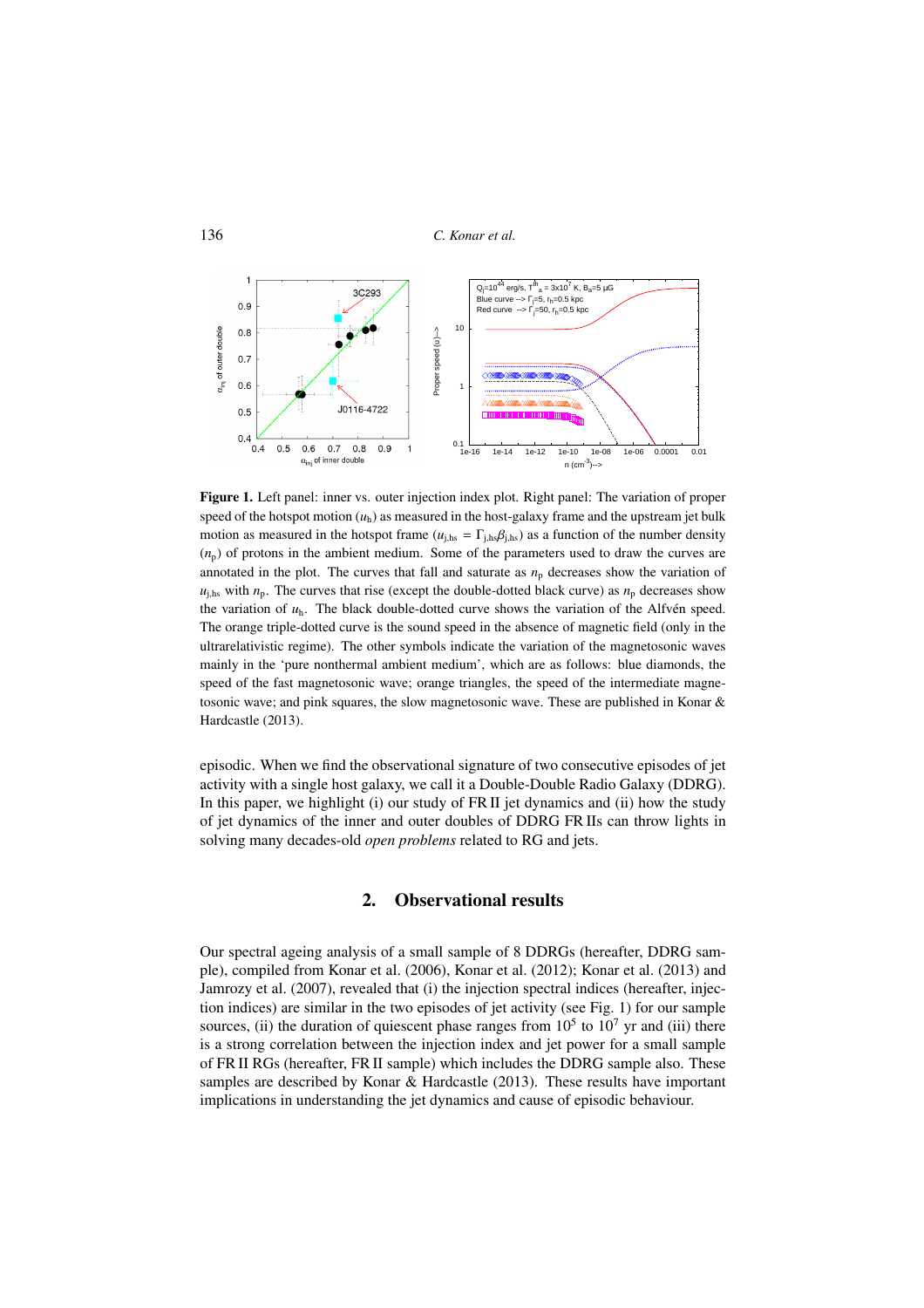# 3. Particle acceleration and composition of jet fluid

An important questions is 'What is a realistic model for the particle acceleration phenomenon at the hotspots of FR II RGs?' We have shown in our recent paper (Konar & Hardcastle 2013) that the model of Kirk et al. (2000) is fully consistent with our observational results. This model deals with the particle acceleration at the relativistic MagnetoHydroDynamic (MHD) shock in a fluid with completely tangled magnetic field which is dynamically important.

It is believed that the particles are further accelerated at the Jet Termination Shocks (JTS, i.e, hotspots). We argue that if the jet fluid is an electron-proton plasma then by Drury's suggestion (Drury 1983) of 'selectivity of injection', the protons, being heavier, would be accelerated with more energy and in greater numbers at the JTS before being injected into the lobes. So in the lobes, if they are in equipartition at all, the magnetic field should be in equipartition with the electrons and protons together. However, in such a situation, the magnetic field would essentially be in equipartition with the protons as they are energetically dominant, which is contrary to observations (Croston et al. 2005). Hence, we rule out significant numbers of protons in the jet fluid and suggest that the jet fluid is made of pair plasma.

#### 4. Jet dynamics

The momentum carried through the jet is transferred to the ambient medium and the working surface (hence the hotspot) moves outwards due to that. The hotspot motion is governed by ram pressure balance at the working surface. For typical densities of the thermal ambient media around RGs the hotspot motion is non-relativistic. However, the inner hotspots of DDRGs can move relativistically (see Konar & Hardcastle (2013) for observational evidence). So, we need a relativistic ram pressure balance equation, given by

$$
\beta_{\text{hs}} = \frac{1}{1 + \sqrt{\frac{\beta_j c A_{\text{h}}}{Q_j} w_a}} \beta_j,
$$
\n(1)

where  $\beta_{\text{hs}}$  and  $\beta_{\text{j}}$  are the hotspot velocity and jet bulk velocity in the HG frame,  $A_{\text{h}}$ is the area over which the jet momentum flux is distributed, *c* is the speed of light,  $Q_i$  is the jet power and  $w_a$  is the relativistic enthalpy density of the ambient medium surrounding the jet and lobes (see Konar & Hardcastle (2013) for the derivation of this equation). Our theoretical study of ram pressure balance shows that for plausible values of the parameters occurring in equation (1), (i) the motion of the inner hotspots is supersonic relative to the first magnetosonic wave (hereafter, first wave) of the cocoon matter and (ii) the bulk speed of the jet fluid relative to the hotspot frame is faster than the first wave of the jet fluid, even if the cocoon matter and the jet fluid are ultra-relativistic non-thermal plasma. We conclude that the inner jets can form JTSs as well as bow shocks under typical observed conditions of DDRGs.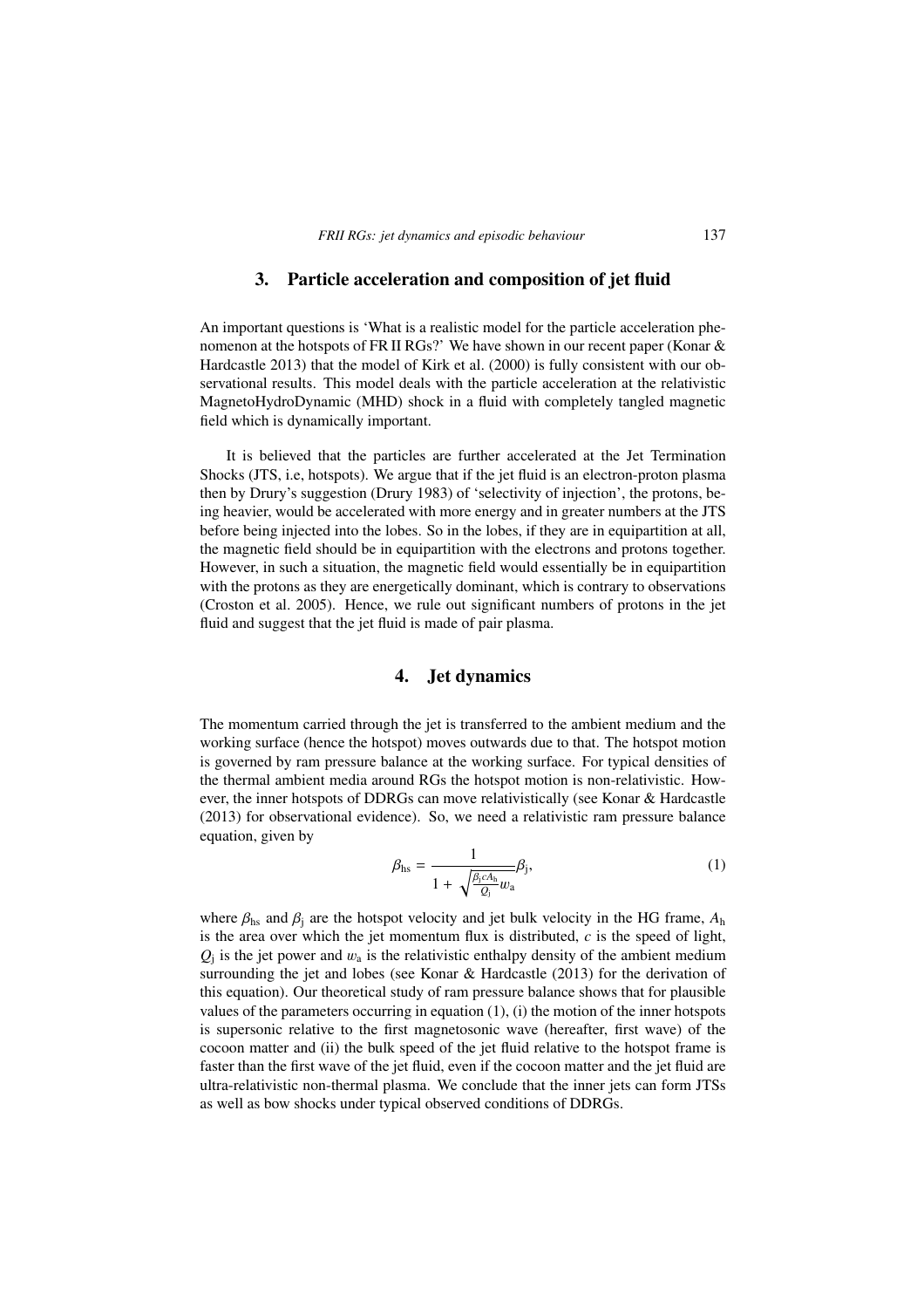138 *C. Konar et al.*

# 5. Physical explanation of the results

The particle acceleration model of Kirk et al. (2000) is the most realistic one for the hotspots. So, a possible relation described by a curve (in the plane of power-law index vs. upstream speed of the jet fluid in JTS frame) of the kind shown in Fig. 4 of their paper, but with an appropriate value of  $\sigma_i$  (i.e.,  $\sigma_i$  at equipartition) with a very high Lorentz factor ( $\Gamma$ <sub>i</sub> > 10) flow of jet fluid, combined with adiabatic loss and higher synchrotron losses due to higher magnetic field at the hotspots of high power sources, can explain the injection index−jet power correlation as well as the similarity of injection index in two different episodes. Also, we notice that for our FR II sample, there is no obvious correlation between the injection spectral index and the redshift of those sources. This enables us to conclude that jet power−spectral index correlation is the primary one, and not the redshift-spectral index correlation that has been discussed in earlier work. The quiescent phase of our DDRG sample is  $10^5 - 10^7$  yr which is much smaller than the cooling time of the typical ambient thermal medium of these DDRGs. This implies that any feedback loop between the supermassive black hole and the thermal ambient medium cannot be responsible for the episodic jet activity of these sources.

# 6. Conclusions

The particle acceleration model of Kirk et al. (2000) is consistent with the particle acceleration at the hotspots implied by observations. This model can explain our observational results presented in section 2. Moreover, we have tackled several decadesold problems which are as follows: 1) the jet fluid is made of  $e^-e^+$  plasma (we have given a completely new physical argument), 2) the inner jets in a DDRG can form hotspots while propagating through tenuous  $e^-e^+$  plasma (which is contrary to usual expectation), 3) Similar injection indices in two DDRG episodes imply similar jet powers in the two episodes (we show this for the first time), 4) we have concluded that  $\Gamma_i > 10$  to explain the similarity of injection index in two episodes (this is surprising but consistent with jet related X-ray as pointed out by Hardcastle (2006)), 5) The  $\alpha_{\rm ini}$ − $Q_{\rm jet}$  correlation is the primary one and not the  $\alpha_{\rm ini}$ −*z* correlation (we provide a plausible physical interpretation of this correlation for the first time). These results are published in Konar & Hardcastle (2013).

#### Acknowledgements

We acknowledge the organisers of the conference titled 'Metre Wavelength Sky' held in NCRA-TIFR, Pune, India.